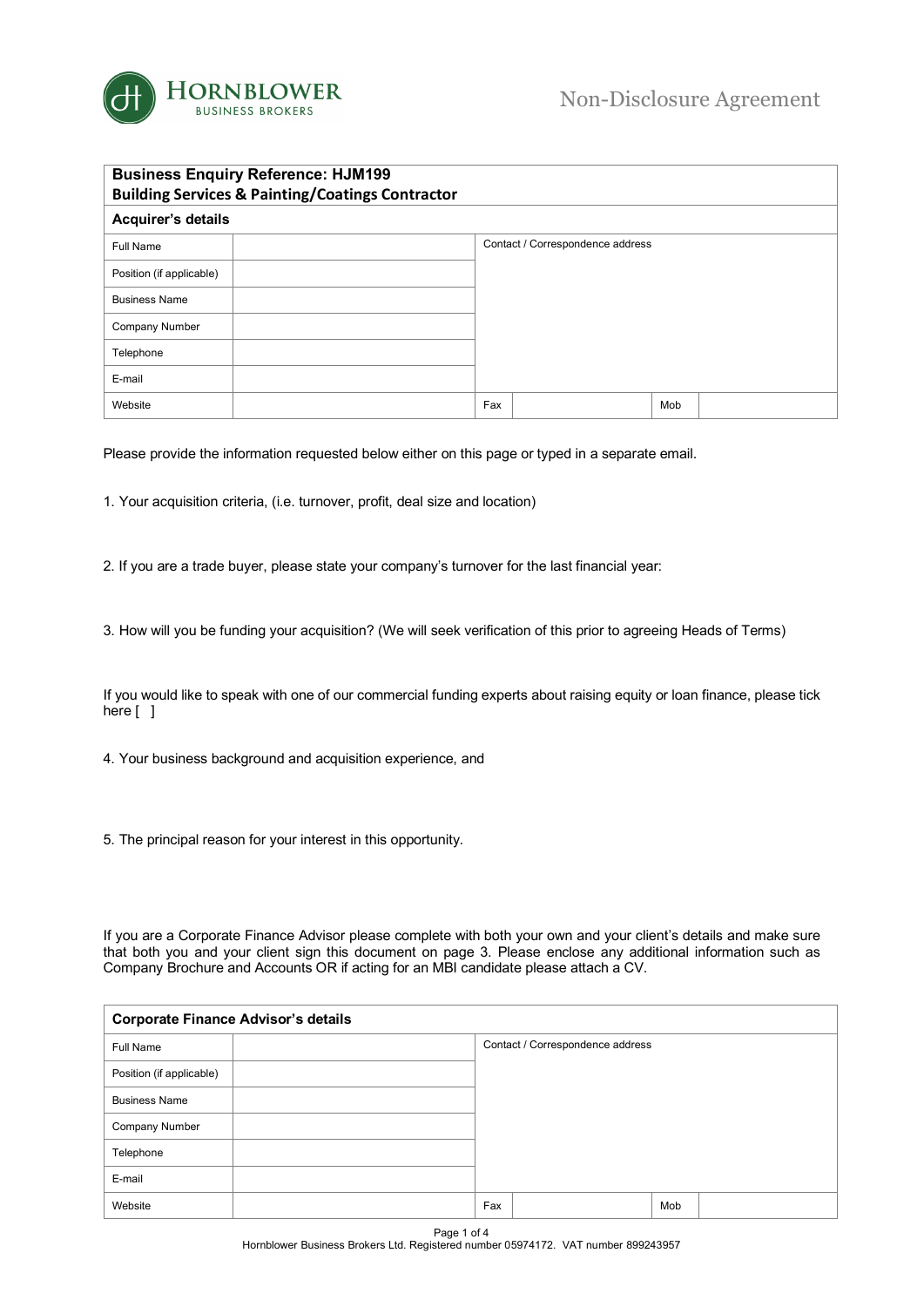

The undertaking contained in this Agreement is required to protect the goodwill of Our clients' businesses in respect of both buyers' and sellers' interests.

- 1. For the purposes of this Agreement, **"Confidential Information"** means any information disclosed by Hornblower Business Brokers Limited ("We", "Our" and "Us"), and/or the vendor (together the **"Disclosing Party"**) to you ("You") and, if you are a Corporate Finance Advisor, which you may provide to any of your clients or other third parties strictly on the basis that such clients or third parties must have signed this Agreement, and the signed copy been provided to us, before the disclosure of such information to them, who wishes to receive the Confidential Information (together the **"Receiving Party"**) in respect of the opportunity to purchase shares or a business introduced or provided by Us to You during the continuation of this Agreement which may be suitable for the Receiving Party to purchase ("**Target**"), or which is otherwise communicated to or comes to the attention of the Receiving Party whether such information is in writing, oral or in any other form or media and whether such disclosure, communication or coming to the attention of the Receiving Party occurs prior to or during the continuation in force of this Agreement, and includes, without limit:
	- a. any information which can be obtained by examination, testing or analysis of any hardware, any component part thereof, software or material samples provided by the Disclosing Party under the terms of this Agreement;
	- b. all information disclosed by the Disclosing Party to the Receiving Party relating directly or indirectly to a Target and the Permitted Purpose (as defined below):
	- c. the fact that the Parties are interested in or assessing the Target for the Permitted Purpose and/or are discussing the Target and the Permitted Purpose with each other;
	- d. the terms of any agreement reached by the Parties or proposed by any of the Parties (whether or not agreed) in connection with the Permitted Purpose; and
	- e. all knowledge, information or materials (whether provided in hardcopy or electronic or other form or media) whether of a technical or financial nature or otherwise relating in any manner to the business affairs of the Disclosing Party (or any parent, subsidiary or associated company of that party), client or customer details, supplier information, pricing information, software, samples, devices, demonstrations, intellectual property rights including know-how or other materials of whatever description, whether subject to or protected by copyright, patent, trademark, registered or unregistered design.
- 2. In consideration of the Disclosing Party disclosing to the Receiving Party Confidential Information, the Receiving Party represents that they are a person who falls within Article 19 (disregarding paragraph (6) of that Article) or Article 40 (disregarding paragraph 2(e) of that Article), or Article 62 of the Financial Services and Markets Act 2000 (Financial Promotion) Order and hereby undertakes and agrees as follows:
	- a. to hold the Confidential Information securely and in confidence, and not to disclose or make available, or permit it to be disclosed or made available, to any person, firm, organisation or company without Our prior written consent;
	- b. to use the Confidential Information only for the purpose of assessing the proposed purchase by the Receiving Party (which terms shall not, for the purposes of this clause 2.a., not include any corporate finance advisor) of shares or a business introduced to You by Us (the **"Permitted Purpose"**);
	- c. to ensure that each person to whom disclosure of the Confidential Information is made by the Receiving Party is fully aware in advance of the Receiving Party's obligations under this Agreement and that, each such person gives an undertaking in respect of the Confidential Information, in the same terms as those set out in this Agreement;
	- d. upon written demand from Us either to return the Confidential Information, and any copies of it in whatever form, or (at Our absolute discretion) to confirm to Us in writing that, save as required by law or regulation, such Confidential Information has been destroyed. The Receiving Party shall not be required to return reports, notes or other material prepared by you or on your behalf which incorporates Confidential Information (**"Secondary Information"**) provided that the Secondary Information is kept confidential in accordance with the terms of this Agreement;
	- e. to keep confidential and not reveal to any person, firm, organisation or company the fact of the Receiving Party's investigations into the Target, or that discussions or negotiations are taking place or have taken place between the Receiving Party and Us in connection with the Permitted Purpose, or that potential acquirers are being sought for the Company; and
	- f. that no person gives any warranty, guarantee or makes any representation whatsoever as to the accuracy, completeness, relevance or otherwise of the Confidential Information, save as may subsequently be agreed in writing by the Receiving Party and Us.
- 3. Nothing in this Agreement shall apply to any Confidential Information which:
	- a. at the time of its disclosure, is in the public domain; or
	- b. the Receiving Party is required to disclose, retain, keep, store or maintain by law or any regulatory or government authority. In this case, the regulatory or government authority requiring such disclosure shall inform the Disclosing Party in writing of the disclosure requirement as soon as practicably possible so that We shall be able to take the necessary steps to control the conditions of such disclosure.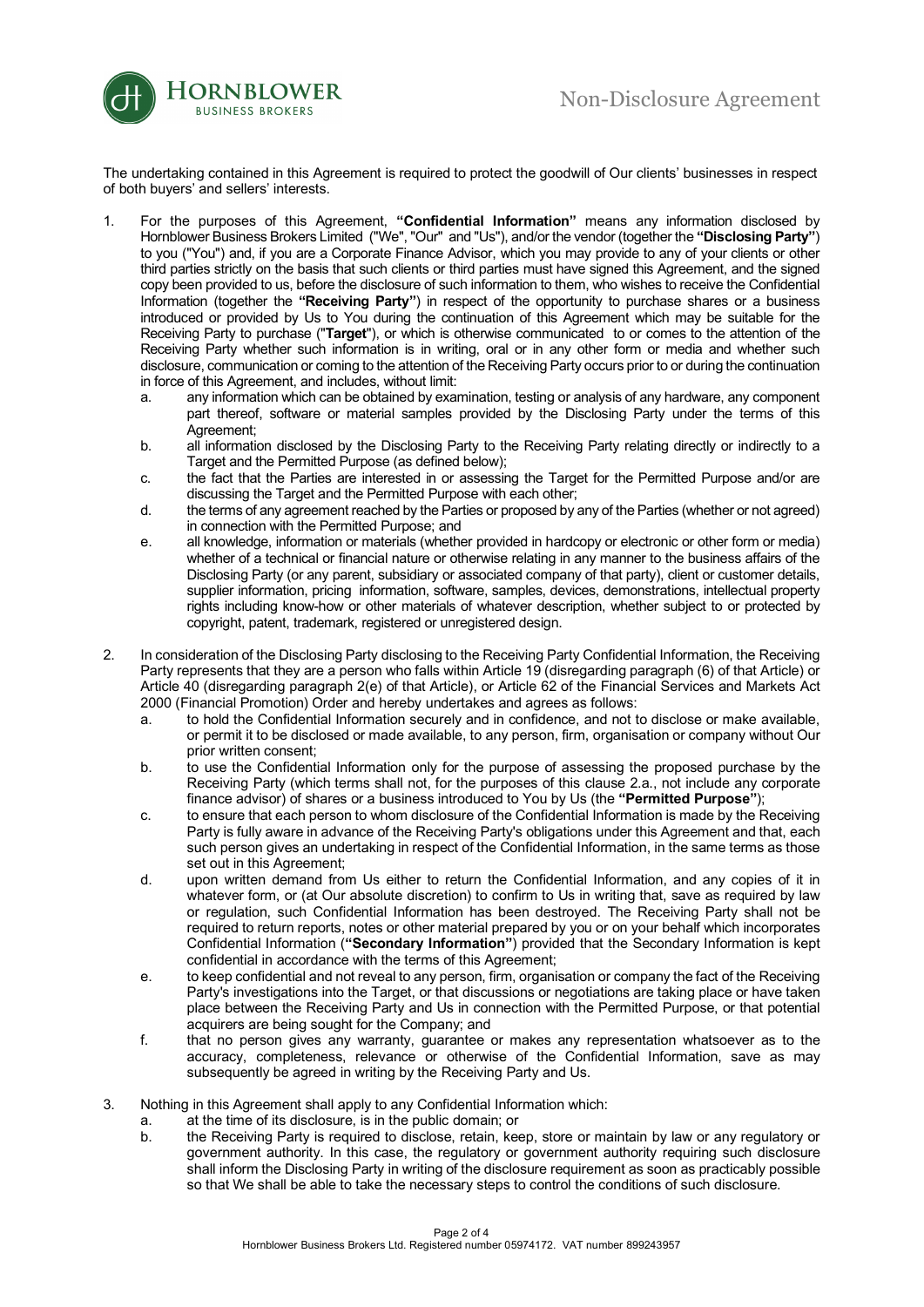

- 4. The Receiving Party undertakes for a period of twenty four (24) months from the date of disclosure by the Disclosing Party to them of any Confidential Information that they will not initiate or engage, whether directly or indirectly, in any discussions whether face to face, by email or in any other way whatsoever, with any person who is or has been an officer, shareholder, employee or consultant of the Target during the period of the Receiving Party's discussions with the Disclosing Party, or encourage them to end their relationship with the Target, or solicit any customer of the Target in competition with the Target (unless such contact or approaches have been proven to have been made prior to and independently of this undertaking).
- 5. The Parties hereby agree and acknowledge that damages may be a wholly inadequate measure of loss in the event of any breach of the terms of this Agreement and accordingly you and We agree that in the event of a breach the Disclosing Party shall be entitled to seek specific enforcement of the terms of this Agreement (by injunction, specific performance or otherwise) on such terms as any Court with jurisdiction may deem just and proper.
- 6. This Agreement constitutes the entire agreement between the parties and supersedes and extinguishes all previous agreements, promises, assurances, warranties, representations and understandings between them, whether written or oral, relating to its subject matter.
- 7. Any failure by the Disclosing Party at any time to enforce or exercise any of their rights under this Agreement will not be construed as a waiver of their right to enforce or exercise that right in future or other rights under this Agreement at any time.
- 8. The invalidity or unenforceability of part or all of any provision or part of provision of this Agreement shall not affect in any way the remaining provisions, which shall be construed as if such invalid or unenforceable part did not exist, without affecting the remainder.
- 9. This Agreement shall be governed by and construed in accordance with the law of England and Wales, and the Parties hereby irrevocably submit to the exclusive jurisdiction of the English courts in respect of any claim, dispute or difference arising out of or in connection with this Agreement.
- 10. Nothing in this Agreement shall be construed as
	- a. creating an obligation on the Disclosing Party to disclose particular information;
	- b. creating an obligation on the Parties to negotiate in respect of the Permitted Purpose; or
	- c. as a representation as to the accuracy, completeness, quality or reliability of the Confidential Information, and the Receiving Party should seek its own advice from an appropriately qualified professionals and advisors.

## **Terms of introduction and information**

This document is NOT to be regarded as an advertisement for investment business (regulated by the Financial Services and Markets Act 2000).

You agree that all interest, requests for information or offers will be addressed directly to Hornblower Business Brokers Ltd. You agree that no direct contact with the vendor will be carried out by you unless given express written permission by Hornblower Business Brokers Ltd.

Please indicate your acceptance of the above by signing and returning a copy of this Non-Disclosure Agreement/Confidentiality Undertaking, as soon as possible.

## **Please return completed form:**

**BY EMAIL to ask@hornblower-businesses.co.uk**

**BY POST, to Hornblower Business Brokers Ltd, St.Brandon's House, 29 Great George Street, Bristol, BS1 5QT.**